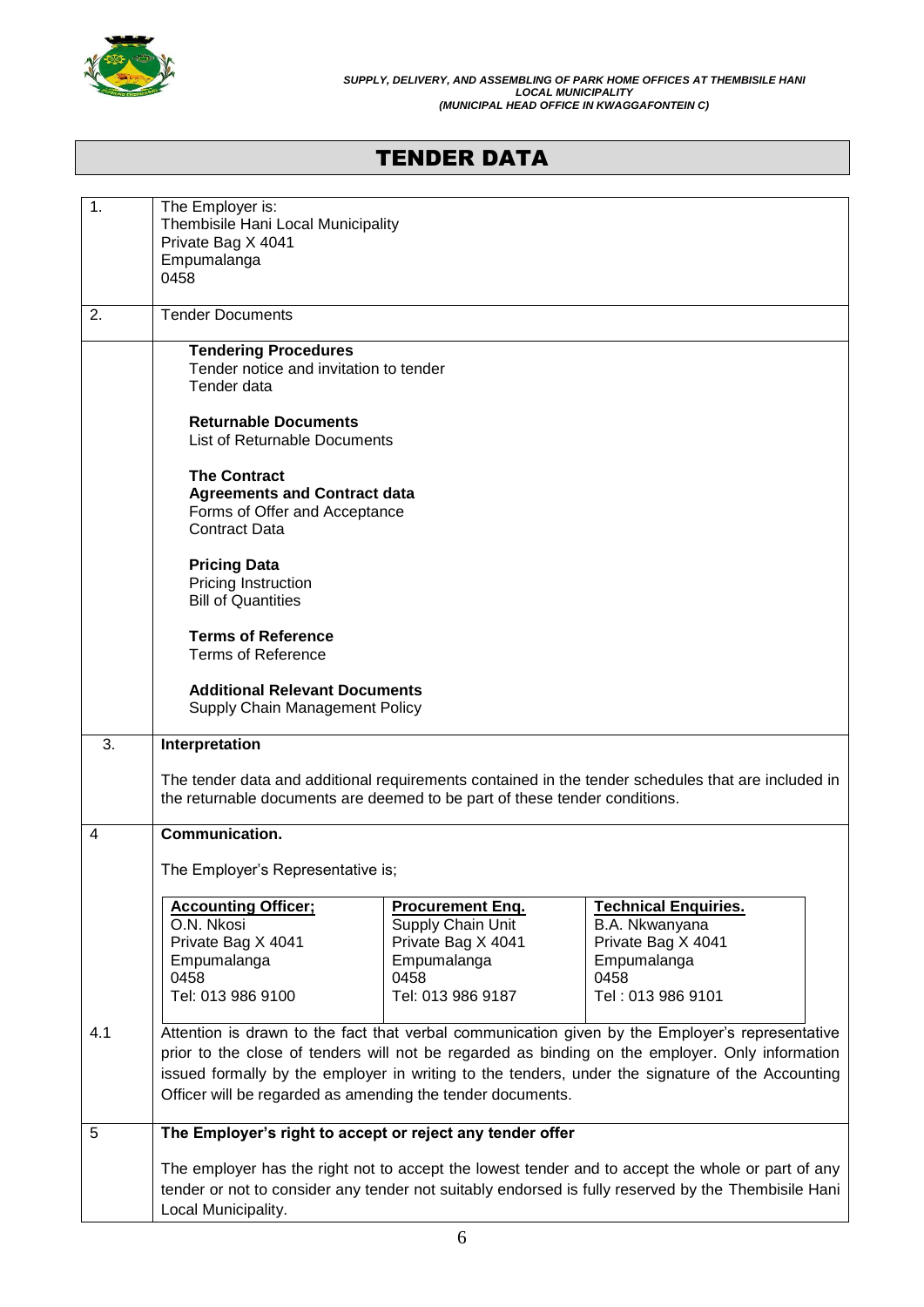

| $6\phantom{1}$ | <b>Tenderer Obligations</b>                                                                                                                                                                                                                                                                                                                                                                                                                                                                                                                                   |  |  |
|----------------|---------------------------------------------------------------------------------------------------------------------------------------------------------------------------------------------------------------------------------------------------------------------------------------------------------------------------------------------------------------------------------------------------------------------------------------------------------------------------------------------------------------------------------------------------------------|--|--|
| 6.1            | The Council retains the right to call for any additional information that it may deem necessary                                                                                                                                                                                                                                                                                                                                                                                                                                                               |  |  |
|                |                                                                                                                                                                                                                                                                                                                                                                                                                                                                                                                                                               |  |  |
| 6.2            | If tendering as a Joint Venture, Joint venture must be constituted by means of a comprehensive<br>and fair, written agreement between the members, which sets out their obligations, rights, risks                                                                                                                                                                                                                                                                                                                                                            |  |  |
|                | and rewards.                                                                                                                                                                                                                                                                                                                                                                                                                                                                                                                                                  |  |  |
|                | Joint venture members should share at least the following aspects of the joint venture activities in a                                                                                                                                                                                                                                                                                                                                                                                                                                                        |  |  |
|                | meaningful and equitable manner:                                                                                                                                                                                                                                                                                                                                                                                                                                                                                                                              |  |  |
|                | 1. Control                                                                                                                                                                                                                                                                                                                                                                                                                                                                                                                                                    |  |  |
|                | 2. Management                                                                                                                                                                                                                                                                                                                                                                                                                                                                                                                                                 |  |  |
|                | 3. Operations                                                                                                                                                                                                                                                                                                                                                                                                                                                                                                                                                 |  |  |
|                | 4. Risk                                                                                                                                                                                                                                                                                                                                                                                                                                                                                                                                                       |  |  |
|                | 5. Profit and Loss                                                                                                                                                                                                                                                                                                                                                                                                                                                                                                                                            |  |  |
| 6.3            | If a Tenderer, or any person employed by him is found to have either directly or indirectly,<br>promised or given to any person in the employment of Council, any commission, gratuity, gift or<br>other consideration, The Council shall have the right to summarily and without recourse to law and<br>without prejudice to any other legal remedy which it may have in regard to any loss and/ or<br>additional costs or expenses, to disqualify the Tender or cancel the Contract without paying any<br>compensation to the aforesaid Tender or Contract. |  |  |
| 6.4            | At the request of the Municipal Manager or his authorised representative from furnishing him with<br>additional information, or with a sample or specimen for testing purposes or otherwise, or from<br>giving a demonstration so as to enable the recommendation to the Council's responsible<br>Committee on the award of the contract be formulated,                                                                                                                                                                                                       |  |  |
| 7.             | Proof of warrantee                                                                                                                                                                                                                                                                                                                                                                                                                                                                                                                                            |  |  |
|                | None                                                                                                                                                                                                                                                                                                                                                                                                                                                                                                                                                          |  |  |
| 8              | <b>Compensation of tendering</b>                                                                                                                                                                                                                                                                                                                                                                                                                                                                                                                              |  |  |
|                | The employer will not compensate the tenderer for any costs incurred in the preparation and<br>submission of a tender offer, including the cost of any testing necessary to demonstrate that<br>aspects of the offer satisfy requirements.                                                                                                                                                                                                                                                                                                                    |  |  |
| 9              | <b>Check documents</b>                                                                                                                                                                                                                                                                                                                                                                                                                                                                                                                                        |  |  |
|                | The Tenderer should check the tender documents on receipt for completeness and notify the<br>employer of any discrepancy or omission.                                                                                                                                                                                                                                                                                                                                                                                                                         |  |  |
| 10.1           | <b>Confidentiality and Copyright of Documents.</b>                                                                                                                                                                                                                                                                                                                                                                                                                                                                                                            |  |  |
|                | Treat as confidential all matters arising in connection with the tender. Use and copy the documents<br>issued by the employer only for the purpose of preparing and submitting a tender offer in response<br>to the invitation                                                                                                                                                                                                                                                                                                                                |  |  |
|                |                                                                                                                                                                                                                                                                                                                                                                                                                                                                                                                                                               |  |  |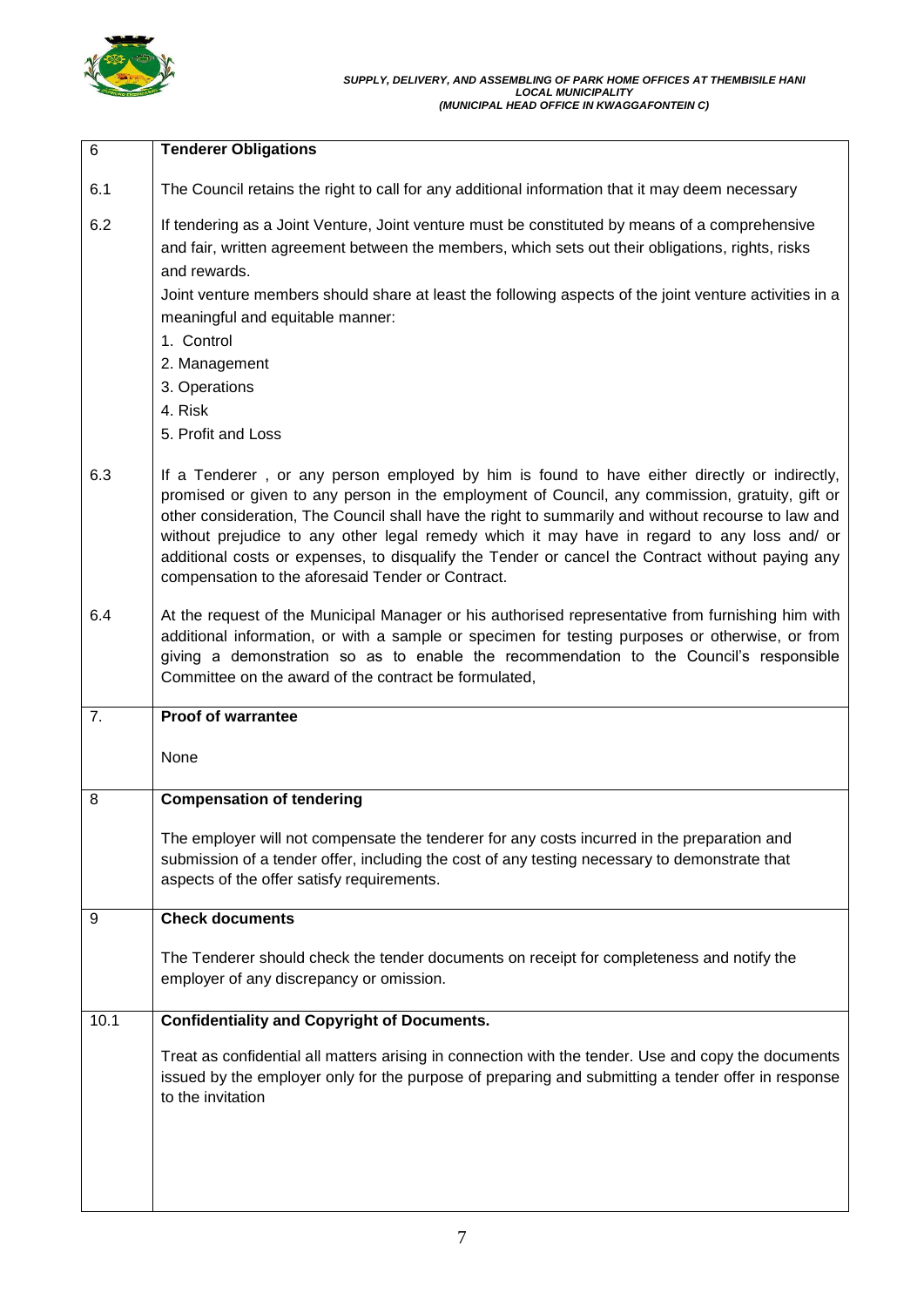

 $\overline{1}$ 

| 10.2 | <b>Clarification Meeting</b>                                                                                                                                                                                                                                                                                                                                                              |  |  |
|------|-------------------------------------------------------------------------------------------------------------------------------------------------------------------------------------------------------------------------------------------------------------------------------------------------------------------------------------------------------------------------------------------|--|--|
|      | Prospective bidders should take note that due to the current COVID-19 pandemic, the<br>municipality must adhere to the Regulations of Disaster Management Act in avoiding<br>gatherings. Therefore, there will be no briefing session and public tender opening.                                                                                                                          |  |  |
| 11   | <b>Submitting tender offer:</b>                                                                                                                                                                                                                                                                                                                                                           |  |  |
| 11.1 | No Tender document will be considered unless submitted on Council's Official Tender Document                                                                                                                                                                                                                                                                                              |  |  |
| 11.2 | Return all the returnable documents to the employer after completing them.                                                                                                                                                                                                                                                                                                                |  |  |
| 11.3 | The employer's address for delivery of tender offers and identification details to be shown on such<br>tender offer package are:                                                                                                                                                                                                                                                          |  |  |
|      | Location of tender box:<br>Thembisile Hani Local Municipality<br><b>Physical address</b><br>Stand no 24, Corner Police Station Kwaggafontein C,<br>$\sim$ 100 $\pm$<br>Empumalanga                                                                                                                                                                                                        |  |  |
|      | Telephonic, telegraphic, telex, facsimile or emailed tenders will not be considered                                                                                                                                                                                                                                                                                                       |  |  |
| 11.4 | All tender received by the Thembisile Hani Local Municipality will remain in the Municipality's<br>possession until after the stipulated closing date and time.                                                                                                                                                                                                                           |  |  |
| 11.5 | Accept that a tender submitted to the employer cannot be withdrawn or substituted. No substitute<br>tenders will be considered                                                                                                                                                                                                                                                            |  |  |
| 12.  | <b>Closing Time:</b>                                                                                                                                                                                                                                                                                                                                                                      |  |  |
| 12.1 | The time and location for opening of the Tender offers are:                                                                                                                                                                                                                                                                                                                               |  |  |
|      | Closing Time:<br>12:00pm<br>Closing Date:<br>11 May 2021<br>Location:<br><b>Thembisile Hani Local Municipality</b><br>Stand No. 24<br><b>Corner Police Station</b><br><b>Kwaggafontein C</b><br>Empumalanga<br>0458                                                                                                                                                                       |  |  |
|      | Prospective bidders should take note that because of the current situation of COVID-19, the<br>Municipality must adhere to the Regulations of Disaster Management Act in avoiding<br>gatherings. Therefore, there will be no briefing session and public tender opening.                                                                                                                  |  |  |
| 12.2 | After the opening of the tender proposals, no information relating to the clarification, determination<br>of responsiveness, evaluation and comparison of tender proposals and recommendations<br>concerning the award of the tender shall be disclosed to any other tenderer or persons not<br>concerned with such process until the award of the Tender has been announced by the THLM. |  |  |
| 13.  | Pricing the tender                                                                                                                                                                                                                                                                                                                                                                        |  |  |
|      | State the rates and prices in Rand                                                                                                                                                                                                                                                                                                                                                        |  |  |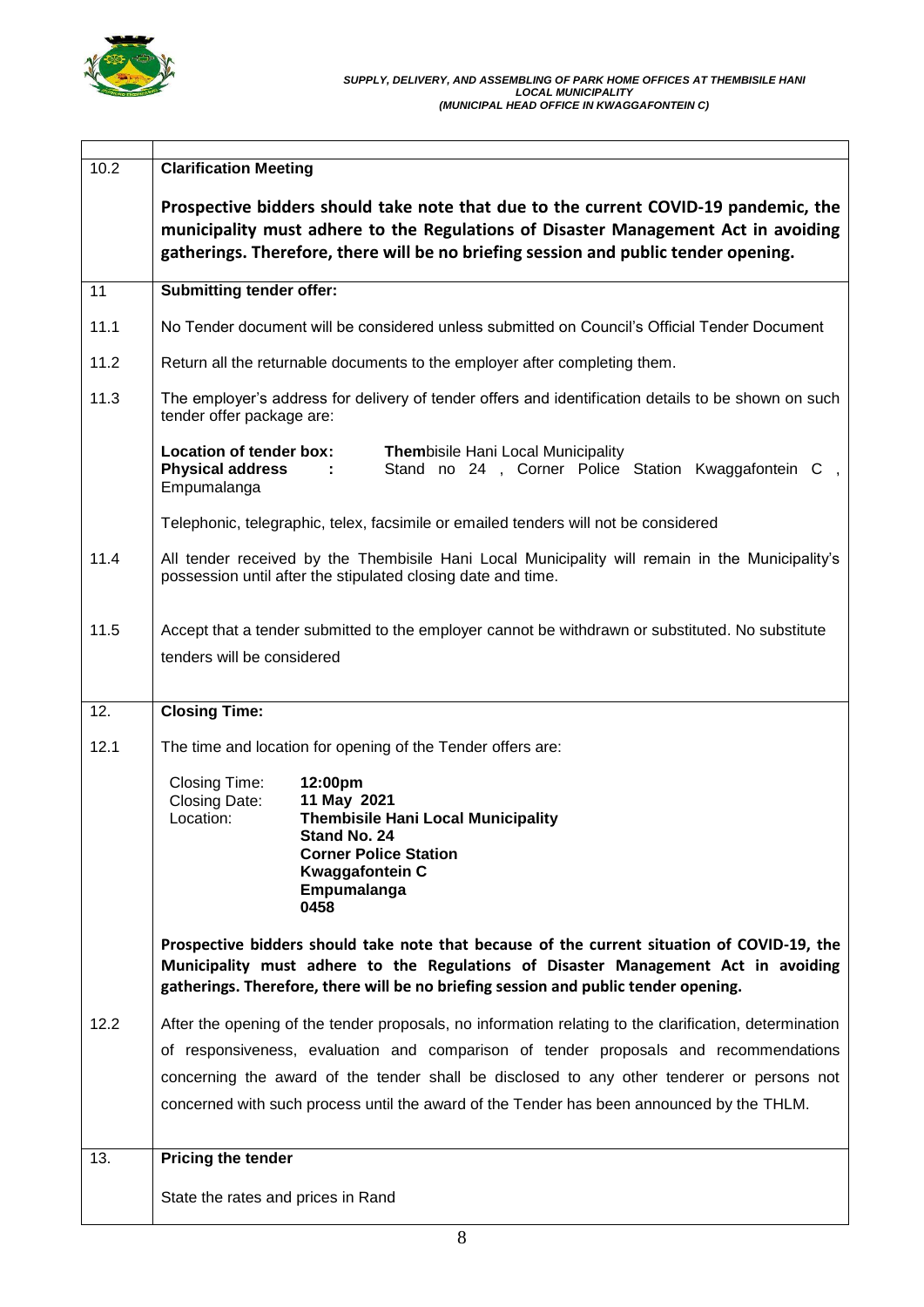

|      | NB: Should prices be affected by exchange rates and price fluctuations, bidders should<br>take forward cover and this be incorporated in the price tendered.                                                                                                                                                                                                                            |               |  |  |
|------|-----------------------------------------------------------------------------------------------------------------------------------------------------------------------------------------------------------------------------------------------------------------------------------------------------------------------------------------------------------------------------------------|---------------|--|--|
| 14.  | Alterations to the Tender Documents.                                                                                                                                                                                                                                                                                                                                                    |               |  |  |
|      | No alterations may be made to the tender document issued by the employer.                                                                                                                                                                                                                                                                                                               |               |  |  |
|      | Proposals and any other supporting documents must be attached to the back of this tender<br>document                                                                                                                                                                                                                                                                                    |               |  |  |
| 15   | Alternative tender offer.                                                                                                                                                                                                                                                                                                                                                               |               |  |  |
|      | No alternative tender offers will be considered or accepted                                                                                                                                                                                                                                                                                                                             |               |  |  |
|      | Alternative offers may be submitted only if a main tender offer, strictly in accordance with all the<br>requirements of the tender document is also submitted. The alternative tender offer is to be<br>submitted with the main tender offer together with a schedule that compares the requirements of<br>the tender document with the alternative requirements the tenderer proposes. |               |  |  |
| 16   | <b>Tender Offer Validity</b>                                                                                                                                                                                                                                                                                                                                                            |               |  |  |
|      | The Tender offer validity period is 120 days from the closing date.                                                                                                                                                                                                                                                                                                                     |               |  |  |
| 17   | <b>Tender clarification after submission</b>                                                                                                                                                                                                                                                                                                                                            |               |  |  |
|      | A tender may be regarded as non-responsive if the tenderer fails to provide clarification requested<br>by the employer within the time for submission stated in the employer's written request.                                                                                                                                                                                         |               |  |  |
| 18   | <b>Tender evaluation points</b>                                                                                                                                                                                                                                                                                                                                                         |               |  |  |
| 18.1 | The value of this bid is estimated not to exceed R50 000 000 (all applicable taxes included) and<br>therefore the 80/20 system shall be applicable.                                                                                                                                                                                                                                     |               |  |  |
| 18.2 | Preference points for this bid shall be awarded for:                                                                                                                                                                                                                                                                                                                                    |               |  |  |
|      | (a)<br>Price; and<br>(b)<br><b>B-BBEE Status Level of Contribution.</b>                                                                                                                                                                                                                                                                                                                 |               |  |  |
| 18.3 | The maximum points for this bid are allocated as follows:                                                                                                                                                                                                                                                                                                                               |               |  |  |
|      |                                                                                                                                                                                                                                                                                                                                                                                         | <b>POINTS</b> |  |  |
|      | <b>PRICE</b>                                                                                                                                                                                                                                                                                                                                                                            | 80            |  |  |
|      | <b>B-BBEE STATUS LEVEL OF CONTRIBUTION</b>                                                                                                                                                                                                                                                                                                                                              | 20            |  |  |
|      | 100                                                                                                                                                                                                                                                                                                                                                                                     |               |  |  |
|      |                                                                                                                                                                                                                                                                                                                                                                                         |               |  |  |
| 19.  | <b>Evaluation of Tenders</b>                                                                                                                                                                                                                                                                                                                                                            |               |  |  |
|      | The Tenderers notice is drawn to the fact that the evaluation, adjudication and awarding of this                                                                                                                                                                                                                                                                                        |               |  |  |
|      | tender will be in terms of the Supply Chain Management Policy of the THLM.                                                                                                                                                                                                                                                                                                              |               |  |  |
| 19.1 | The following steps will be followed in evaluation;                                                                                                                                                                                                                                                                                                                                     |               |  |  |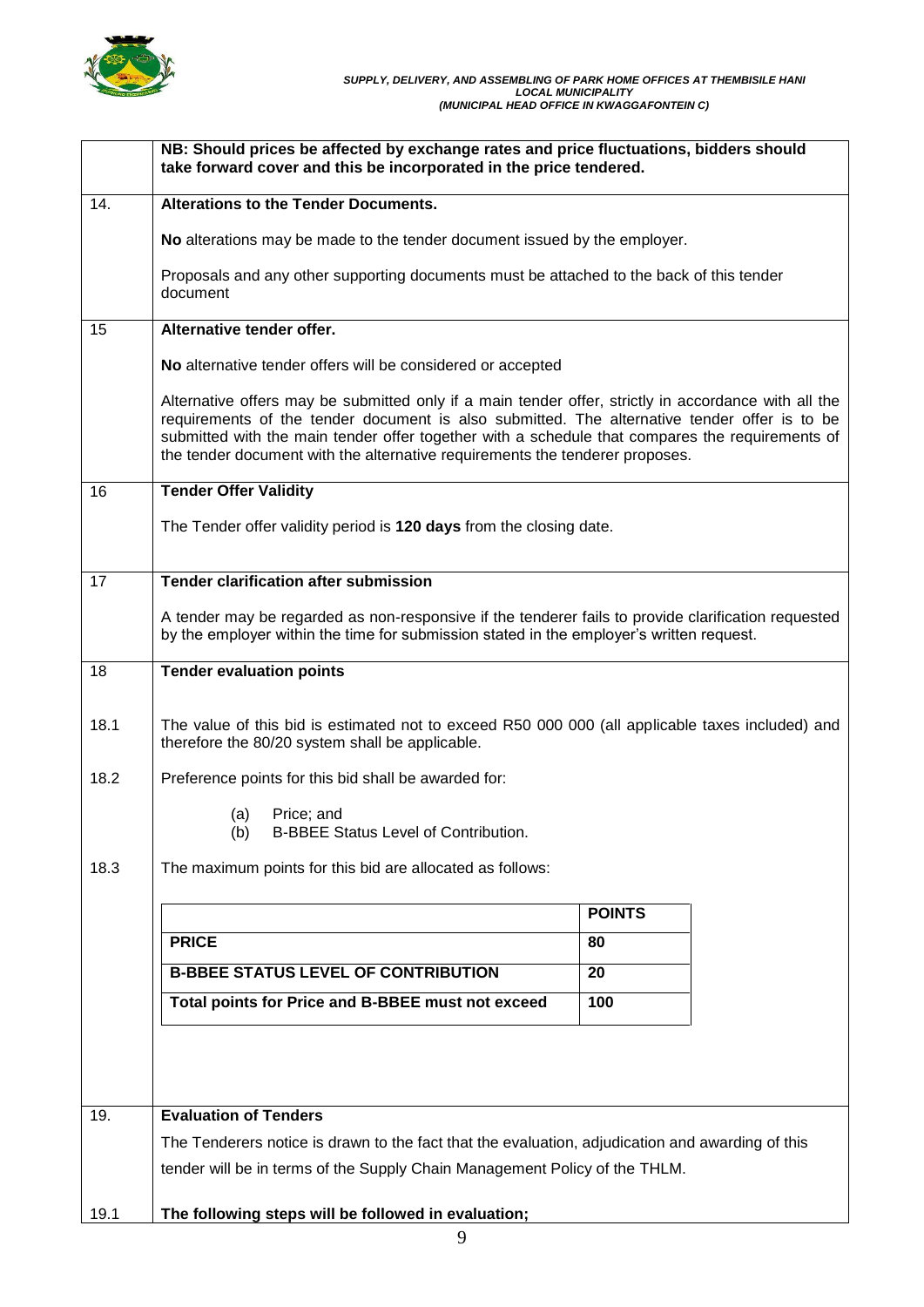

|                                    | Determination of whether or not tender offers are complete.<br>1.<br>2. Determination of whether or not tender offers are responsive.<br>3. Determination of the reasonableness of tender offers.<br>4. Confirmation of the eligibility of preferential points claimed by tenderers.<br>5. Awarding of points for financial offer.<br>6. Ranking of tenderers according to the total points<br>Performance of risk analysis by checking the credit record of the tenderers<br>7. |                                                                                                                                                                                      |  |  |  |
|------------------------------------|----------------------------------------------------------------------------------------------------------------------------------------------------------------------------------------------------------------------------------------------------------------------------------------------------------------------------------------------------------------------------------------------------------------------------------------------------------------------------------|--------------------------------------------------------------------------------------------------------------------------------------------------------------------------------------|--|--|--|
| <b>Evaluation Criteria</b><br>19.2 |                                                                                                                                                                                                                                                                                                                                                                                                                                                                                  |                                                                                                                                                                                      |  |  |  |
|                                    | The procedure for the evaluation of responsive Bids will be on the average of the previous three                                                                                                                                                                                                                                                                                                                                                                                 |                                                                                                                                                                                      |  |  |  |
|                                    | projects where the firm was involved                                                                                                                                                                                                                                                                                                                                                                                                                                             |                                                                                                                                                                                      |  |  |  |
|                                    | The tenders shall be considered for further evaluation when they score a minimum of 25 points                                                                                                                                                                                                                                                                                                                                                                                    |                                                                                                                                                                                      |  |  |  |
|                                    | out of 35 points of the maximum 35 points allocated.                                                                                                                                                                                                                                                                                                                                                                                                                             |                                                                                                                                                                                      |  |  |  |
|                                    |                                                                                                                                                                                                                                                                                                                                                                                                                                                                                  |                                                                                                                                                                                      |  |  |  |
|                                    | <b>Summary of Functionality</b>                                                                                                                                                                                                                                                                                                                                                                                                                                                  |                                                                                                                                                                                      |  |  |  |
|                                    | Personnel                                                                                                                                                                                                                                                                                                                                                                                                                                                                        | 25                                                                                                                                                                                   |  |  |  |
|                                    | Previous related work experience                                                                                                                                                                                                                                                                                                                                                                                                                                                 | 10                                                                                                                                                                                   |  |  |  |
|                                    | <b>Total</b>                                                                                                                                                                                                                                                                                                                                                                                                                                                                     | 35                                                                                                                                                                                   |  |  |  |
|                                    | Tenders are adjudicated in terms of THLM Supply Chain Management Policy, and the following<br>framework is provided as a guideline in this regard.                                                                                                                                                                                                                                                                                                                               |                                                                                                                                                                                      |  |  |  |
| 19.3.1                             | <b>Technical adjudication and General Criteria</b>                                                                                                                                                                                                                                                                                                                                                                                                                               |                                                                                                                                                                                      |  |  |  |
|                                    | Tenders will be adjudicated in terms of inter alia:<br>Compliance with Tender conditions<br><b>Technical specifications</b><br>If the Tenderer does not comply with the Tender Conditions, the Tenderer may be rejected. If<br>technical specifications are not met, the Tender may also be rejected.                                                                                                                                                                            |                                                                                                                                                                                      |  |  |  |
|                                    | With regard to the above, certain actions or errors are unacceptable and warrants<br><b>REJECTION OF THE TENDER, for example</b><br>Pages to be completed, removed from the Tender document, and have therefore not<br>been submitted.                                                                                                                                                                                                                                           |                                                                                                                                                                                      |  |  |  |
|                                    | п<br>If any tender document is tempered with or it is unbinded or unbundled.<br>٠                                                                                                                                                                                                                                                                                                                                                                                                | If tender document is not fully completed as required and as stipulated in the tender data.<br>Failure to complete the schedule of quantities as required - only lump sums provided. |  |  |  |
|                                    | Scratching out without initialling next to the amended rates or information.                                                                                                                                                                                                                                                                                                                                                                                                     |                                                                                                                                                                                      |  |  |  |
|                                    | Writing over / painting out rates / the use of tippex or any erasable ink, e.g. pencil.<br>٠                                                                                                                                                                                                                                                                                                                                                                                     |                                                                                                                                                                                      |  |  |  |
|                                    | Failure to attend compulsory site inspections<br>٠                                                                                                                                                                                                                                                                                                                                                                                                                               |                                                                                                                                                                                      |  |  |  |
|                                    | The Tender has not been properly signed by a party having the authority to do so,                                                                                                                                                                                                                                                                                                                                                                                                |                                                                                                                                                                                      |  |  |  |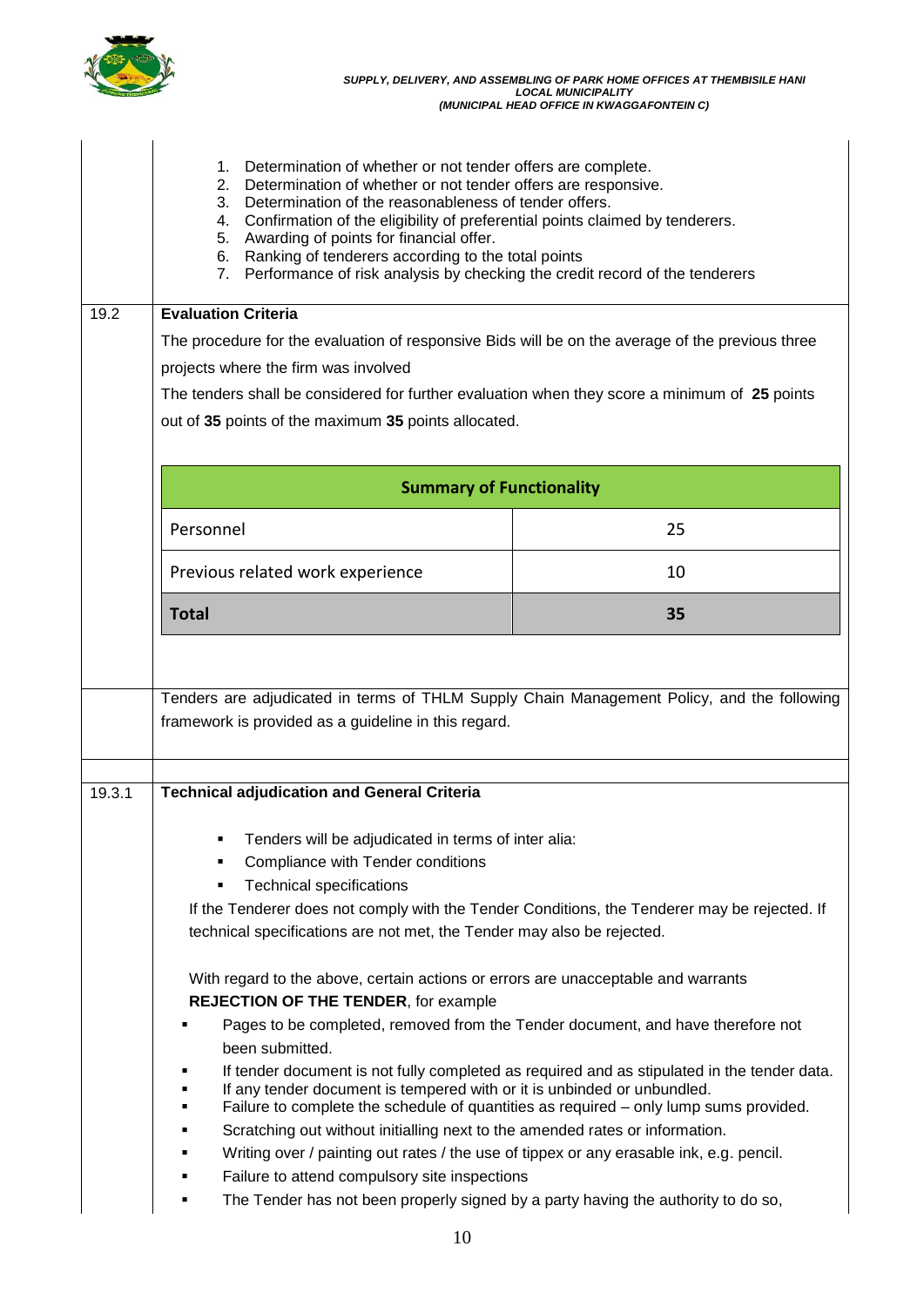

|        | according to the Form D - "Authority for Signatory"                                                                                                                                                                                                                                                     |
|--------|---------------------------------------------------------------------------------------------------------------------------------------------------------------------------------------------------------------------------------------------------------------------------------------------------------|
|        | A Resolution by a Board of Directors of the Company authorizing the Tenderer to sign the                                                                                                                                                                                                                |
|        | Tender document on behalf of the Company. No authority for signatory submitted.                                                                                                                                                                                                                         |
|        | Particulars required in respect of the Tender have not been provided – non-compliance of<br>٠                                                                                                                                                                                                           |
|        | Tender requirements and/or specifications.                                                                                                                                                                                                                                                              |
|        | The Tenderer's attempts to influence, or has in fact influenced the evaluation and/or                                                                                                                                                                                                                   |
|        | awarding of the contract.                                                                                                                                                                                                                                                                               |
|        | The Tender has been submitted after the relevant closing date and time                                                                                                                                                                                                                                  |
|        | Failure to complete and sign Form C1.1 Form of Offer and Acceptance                                                                                                                                                                                                                                     |
|        | If any municipal rates and taxes or municipal service charges owed by that Tenderder or                                                                                                                                                                                                                 |
|        | any of its directors to the municipality, or to any other municipality or municipal entity, are                                                                                                                                                                                                         |
|        | in arrears for more than three months.                                                                                                                                                                                                                                                                  |
|        | If any Tenderer who during the last five years has failed to perform satisfactorily on a<br>previous contract with the municipality or any other organ of state after written notice was<br>given to that Tenderder that performance was unsatisfactory.                                                |
| 19.3.2 | Size of enterprise and current workload                                                                                                                                                                                                                                                                 |
|        | Evaluation of the Tenderer's position in terms of:<br>٠                                                                                                                                                                                                                                                 |
|        | Previous and expected current annual turnover<br>٠                                                                                                                                                                                                                                                      |
|        | Current contractual obligations<br>٠<br>Capacity to execute the contract<br>٠                                                                                                                                                                                                                           |
|        |                                                                                                                                                                                                                                                                                                         |
| 19.3.3 | <b>Staffing profile</b>                                                                                                                                                                                                                                                                                 |
|        | Evaluation of the Tenderer's position in terms of:                                                                                                                                                                                                                                                      |
|        | Staff available for this contract being Tendered for<br>٠                                                                                                                                                                                                                                               |
|        | Qualifications and experience of key staff to be utilised on this contract.<br>٠                                                                                                                                                                                                                        |
| 19.3.4 | <b>Proposed Key Personnel</b>                                                                                                                                                                                                                                                                           |
|        | In this part of the tender, the Tenderer shall also supply Curriculum Vitae (CVs) for the Staff                                                                                                                                                                                                         |
|        | available named and working on full time basis for the Tenderer. The CVs should follow the normal                                                                                                                                                                                                       |
|        | Professional Format as used by Professional Service Providers.                                                                                                                                                                                                                                          |
|        |                                                                                                                                                                                                                                                                                                         |
|        | Each CV should give at least the following:                                                                                                                                                                                                                                                             |
|        | Position in the firm and within the organisation of this assignment<br>$\circ$                                                                                                                                                                                                                          |
|        | PDI status (describing population group, gender and disabilities)<br>O                                                                                                                                                                                                                                  |
|        | Educational qualifications<br>$\circ$                                                                                                                                                                                                                                                                   |
|        | <b>Professional Registrations</b><br>$\circ$                                                                                                                                                                                                                                                            |
|        | Relevant experience (actual duties performed, involvement and responsibility), including<br>$\circ$                                                                                                                                                                                                     |
|        | locations, dates and durations of assignments, starting with the latest.                                                                                                                                                                                                                                |
|        | Language proficiency and<br>$\circ$                                                                                                                                                                                                                                                                     |
|        | References (company name, individual name, position held, contact details)<br>$\circ$                                                                                                                                                                                                                   |
|        |                                                                                                                                                                                                                                                                                                         |
|        | Much importance will be placed on the experience of the staff proposed. The Tender must ensure<br>that, if selected, the nominated staff will be assigned as proposed. Failure to do so may result in<br>the annulment of any acceptance of the Tenders' proposal and/ or Agreement entered into by the |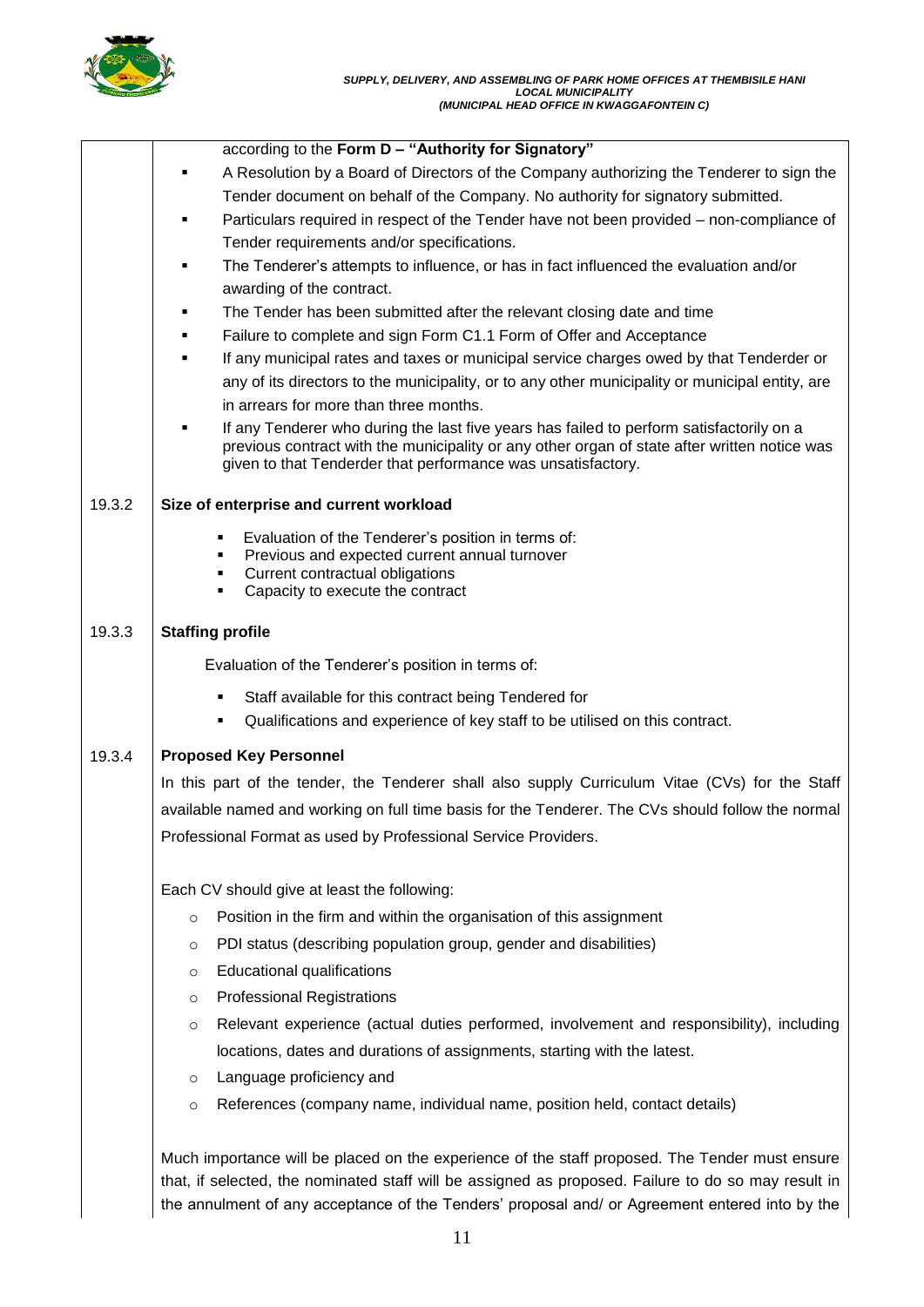

|         | Client for the execution of the services                                                                                                                                                                                                                                                                                                                                |  |  |  |
|---------|-------------------------------------------------------------------------------------------------------------------------------------------------------------------------------------------------------------------------------------------------------------------------------------------------------------------------------------------------------------------------|--|--|--|
| 19.3.5  | <b>Previous experience</b>                                                                                                                                                                                                                                                                                                                                              |  |  |  |
|         | The procedure for the evaluation of responsive Bids will be on the average of the previous three<br>projects where the firm was involved<br>The tenderer shall list in the appropriate Forms the appropriate related projects undertaken by the<br>member firms of the tenderer within the last five (5) years.                                                         |  |  |  |
|         | Evaluation of the Tenderer's position in terms of his previous experience. Emphasis will be<br>placed on the following:                                                                                                                                                                                                                                                 |  |  |  |
|         | Experience in the relevant technical field<br>٠<br>Experience of contracts of similar size<br>Some or all of the references will be contacted to obtain their input.<br>٠                                                                                                                                                                                               |  |  |  |
| 19.3.6  | The tenderer shall provide documentation of company experience of each member of the<br>Consortium/Joint Venture related projects.                                                                                                                                                                                                                                      |  |  |  |
| 19.3.7  | Financial ability to execute the contract:                                                                                                                                                                                                                                                                                                                              |  |  |  |
|         | Evaluation of the Tenderer's financial ability to execute the contract. Emphasis will be<br>placed on the following:                                                                                                                                                                                                                                                    |  |  |  |
|         | Proof of warrantee<br>٠<br>Contact the Tender's bank manager to assess the Tenderer's financial ability to<br>execute the contract and the Tenderer hereby grants his consent for this purpose.                                                                                                                                                                         |  |  |  |
| 19.3.8  | <b>Good standing with SA Revenue Services</b>                                                                                                                                                                                                                                                                                                                           |  |  |  |
|         | Determine whether an original valid Tax Pin certificate has been submitted.<br>The Tenderer must attach a valid SARS tax verification PIN                                                                                                                                                                                                                               |  |  |  |
| 19.3.9  | If the Tender does not meet the requirements contained in the THLM Procurement Policy, and the<br>mentioned framework, it will be rejected by the Council, and may not subsequently be made<br>acceptable by correction or withdrawal of the non-conforming deviation or reservation                                                                                    |  |  |  |
| 19.3.10 | <b>Penalties</b>                                                                                                                                                                                                                                                                                                                                                        |  |  |  |
|         | The Thembisile Hani Local Municipality will if upon investigation it is found that a preference<br>in terms of the Act and these regulations has been obtained on a fraudulent basis, or any<br>specified goals are not attained in the performance of the contract, on discretion of the<br>Municipal Manager, one or more of the following penalties will be imposed: |  |  |  |
|         | Cancel the contract and recover all losses or damages incurred or sustained from the<br>Tenderer.<br>Impose a financial penalty at the discretion of Council<br>Restrict the contractor, its shareholders and directors on obtaining any business from<br>٠<br>the Thembisile Hani Local Municipality for a period of 5 years                                           |  |  |  |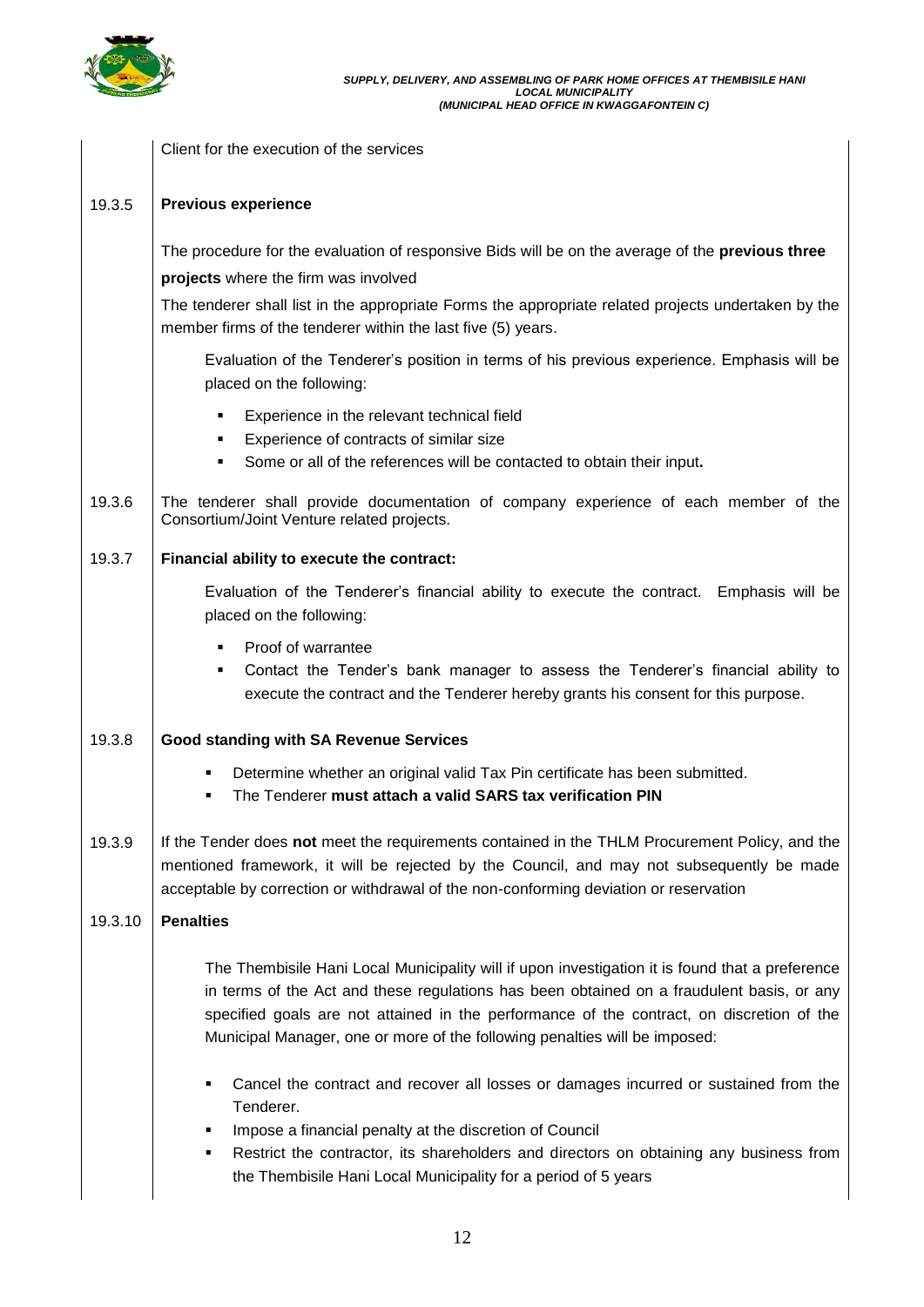

| 20 | The additional conditions of Tender are:                                                                                                                                                                                                                                                                  |
|----|-----------------------------------------------------------------------------------------------------------------------------------------------------------------------------------------------------------------------------------------------------------------------------------------------------------|
|    |                                                                                                                                                                                                                                                                                                           |
|    | 1 Thembisile Hani Local Municipality may also request that the Tenderer provide written evidence<br>that his financial, labour and resources are adequate for carrying out the project.                                                                                                                   |
|    | 2 The Thembisile Hani Local Municipality reserves the right to appoint a firm of chartered<br>accountants and auditors and / or execute any other financial investigations on the financial<br>resources of any Tenderer. The Tenderer shall provide all reasonable assistance in such<br>investigations. |

# **FORM EVALUATION SCHEDULE: TENDER COMPLIANCE**

## **Tender Compliance by the Contracting Firm**

It must be noted that a total of **40 points** must be obtained by the Contracting Firm in relation to the requirements as mentioned on the table below failure which a tender shall be automatically eliminated from any further evaluation.

| <b>Evaluation Criteria</b>                                                                                                   | <b>Evaluation Criteria</b>                                                                                                                                                           | <b>Elimination</b><br><b>Factor</b> | <b>Points</b><br>obtainable | <b>Points</b><br><b>Claimed</b> |
|------------------------------------------------------------------------------------------------------------------------------|--------------------------------------------------------------------------------------------------------------------------------------------------------------------------------------|-------------------------------------|-----------------------------|---------------------------------|
| Delegation of Authority<br>(Note 01)                                                                                         | Delegation of Authority for<br>authorised Signatory signed by<br>Senior Directors and/or<br>Yes<br>Shareholders nominating the<br>representative of the project must<br>be attached. |                                     | 5                           |                                 |
| Completing tender<br>document<br>(Note 02)                                                                                   | Must initial every page in the<br>tender document, signing and<br>filling the tender document in full.                                                                               | Yes                                 | 5                           |                                 |
| Company registration<br>(Note 03)                                                                                            | Proof of Company Registration<br>with Company Intellectual Property<br>Registration Office (CIPRO) and<br>proof of shareholding.                                                     | Yes                                 | 5                           |                                 |
| <b>Tax verification PIN</b><br>(Note 04)                                                                                     | Proof of tax registration and<br>Compliance with South African<br>Revenue Service (SARS Tax PIN)                                                                                     | Yes                                 | 5                           |                                 |
| <b>Municipal Account</b><br>A statement of municipal account<br>of the company or directors must<br>(Note 05)<br>be attached |                                                                                                                                                                                      | Yes                                 | 5                           |                                 |
| <b>CSD Report</b><br>(Note 06)                                                                                               | A copy of CSD summary report of<br>the company which is not older<br>than one (01) month must be<br>attached.                                                                        | Yes                                 | 5                           |                                 |
| UIF certificate<br>(Note 07)                                                                                                 | Proof of valid registration and<br>compliance with the UIF must be<br>attached.                                                                                                      | Yes                                 | 5                           |                                 |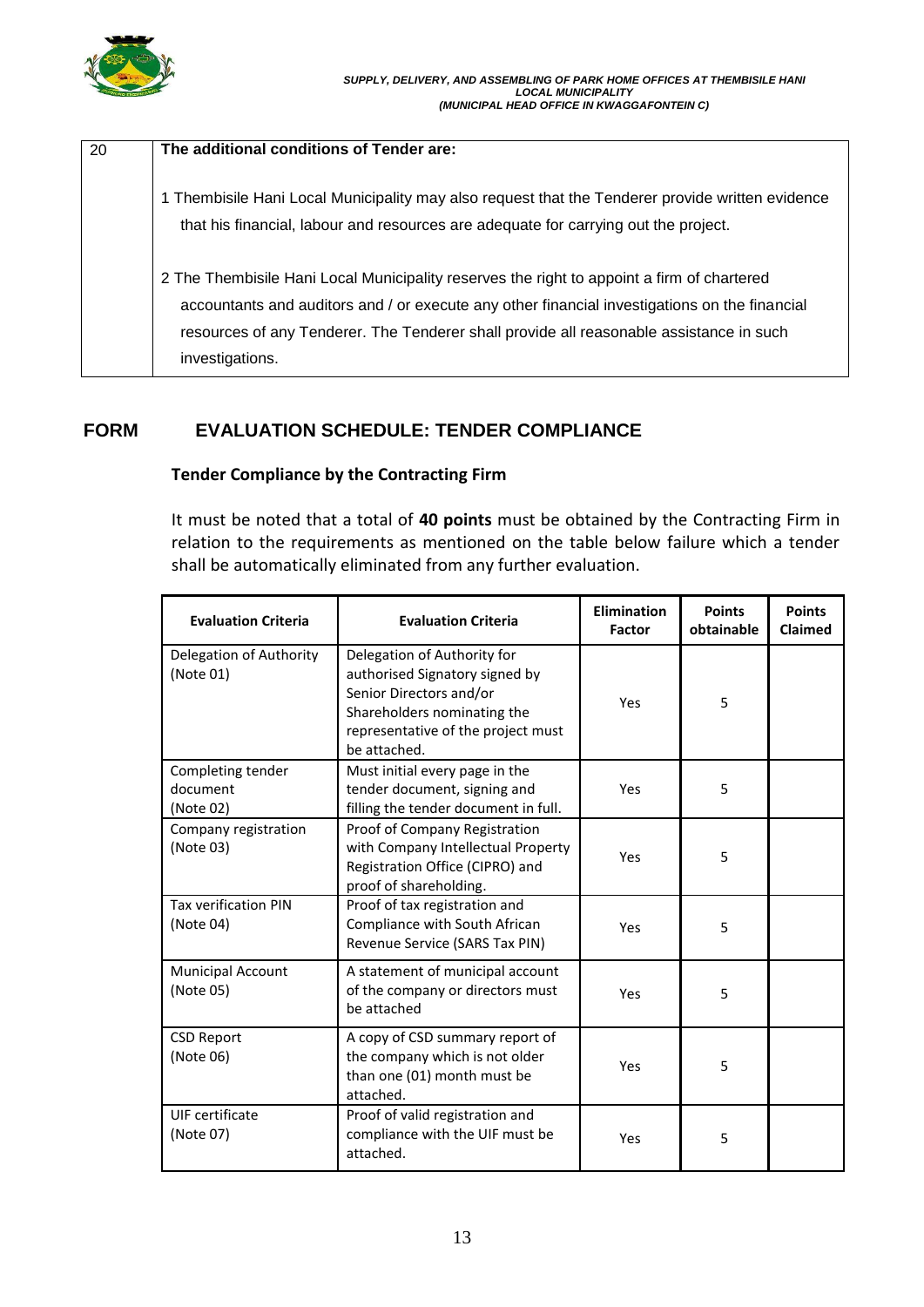

| COIDA Certificate<br>(Note 08) | Proof of valid letter of good<br>standing with the Compensation<br>Commissioner must be attached. | Yes |  |  |
|--------------------------------|---------------------------------------------------------------------------------------------------|-----|--|--|
| Total 40 points                |                                                                                                   |     |  |  |

#### **Note 01: Delegation of Authority**

In case of a Company, a delegation of authority letter signed by the firm's Board of Directors nominating a Team Leader as a delegated and authorised signatory must be attached. In case of a Closed Corporation, a delegation of Authority letter signed by the firm's majority shareholders nominating a Team Leader as a delegated and authorised signatory must be attached. Failure to attach the letter shall warrant an automatic elimination of tender from any further evaluation.

## **Note 02: Completing the tender document**

As stipulated in the tender rules or in addition thereto, a tender document shall be completed in full with all the provided spaces signed, every page initialled accordingly and required documentation attached. The usage of correction fluid (e.g Tippex) is strictly prohibited. Failure to complete the document in full shall warrant an automatic elimination of tender from any further evaluation.

#### **Note 03: Company registration**

Proof of company registration in the form of a copy from the Company Intellectual Property Registration Office (CIPRO) shall be attached including a copy of the certificate of proof of shareholding. Failure to attach the company registration documents and certificate of shareholding shall warrant an automatic elimination of tender from any further evaluation.

#### **Note 04: South African Revenue Services Tax verification PIN**

Proof of SARS registration in compliance with relevant tax legislation in the form of a valid tax verification PIN certificate shall be attached. Failure to attach the SARS tax PIN shall warrant an automatic elimination of tender from any further evaluation.

#### **Note 05: Municipal Account**

Attach an original or copy of a municipal utility account which must not be in arrears for more than 90 days of any of the registered Director(s) or Company. Alternatively, attach a copy of the lease agreement along with the utility account of the Landlord, whereby the company is leasing the property it is operating from. Failure to attach the utility account shall warrant an automatic elimination of the tender from any further evaluation.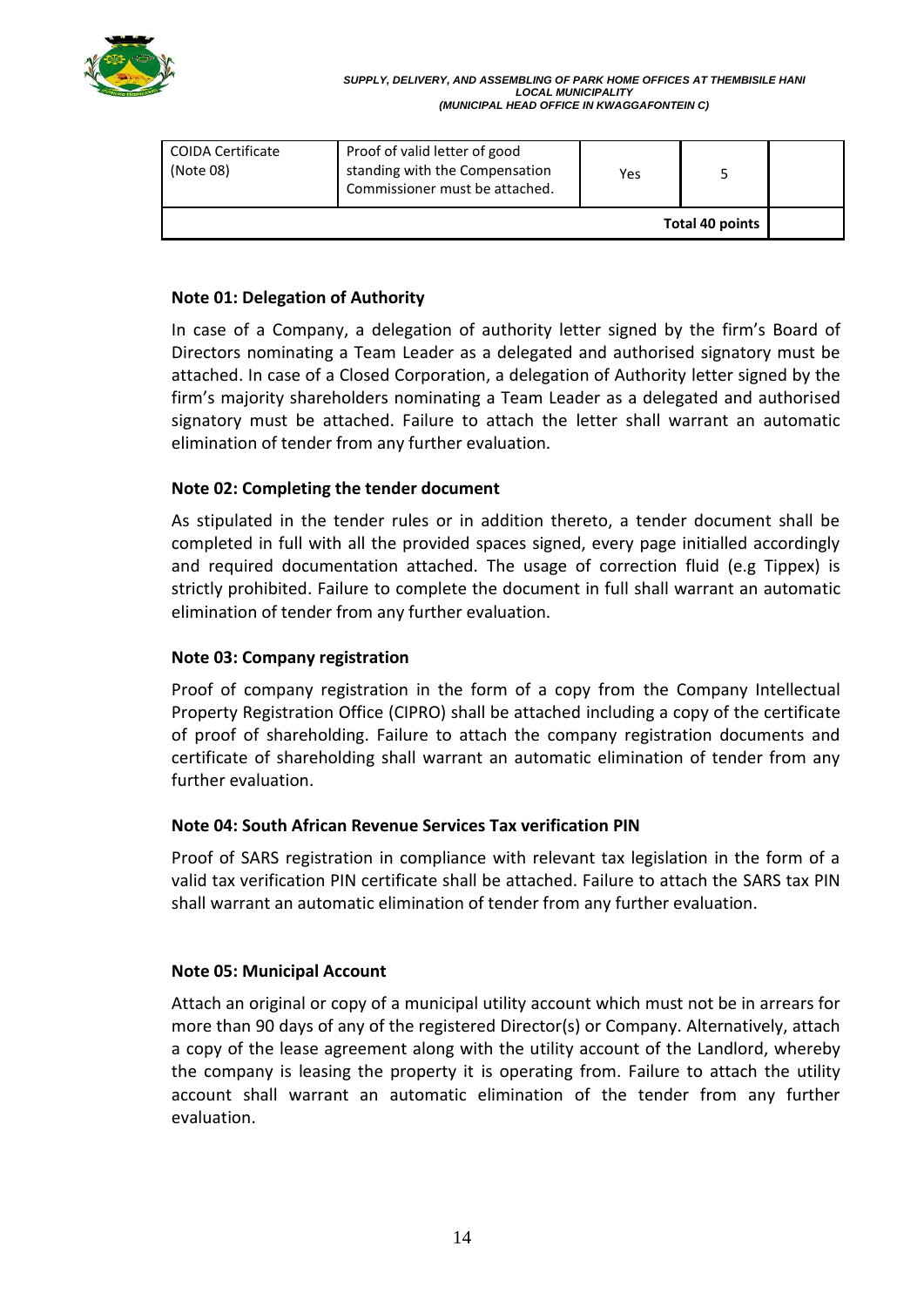

### **Note 06: CSD Report**

Attach a copy of CSD summary report of the company which is not older than one (01) month. Failure to attach the CSD summary report shall warrant an automatic elimination of tender from any further evaluation.

### **Note 07: Unemployment Insurance Fund**

Proof of registration and compliance with the Unemployment Insurance Fund in terms of the UIF Contribution Act No.4 of 2002 issued by the Department of Labour must be attached. The certificate must be valid at the time of closing of the tender. Failure to attach the certificate shall warrant an automatic elimination of tender from any further evaluation.

## **Note 08: The Compensation for Occupational Injuries and Diseases Act**

Proof of registration/letter to tender in compliance with the Compensation for Occupational Injuries and Diseases Act, No. 130 of 1993 must be attached in the form of a valid Letter of Good Standing (COIDA) issued by the Department of Labour. The attached certificate/letter must be valid at the time of closing of tenders. Failure to attach the certificate shall warrant an automatic elimination of tender from any further evaluation.

*The undersigned, who warrants that he / she is duly authorised to do so on behalf of the enterprise, confirms that the contents of this schedule are within my personal knowledge and are to the best of my belief both true and correct.*

Person Authorised to sign Tender:

FULL NAME:

……………………………………………………………………………………………………………………

SIGNATURE: …………………………………………………… DATE:……………………………………………..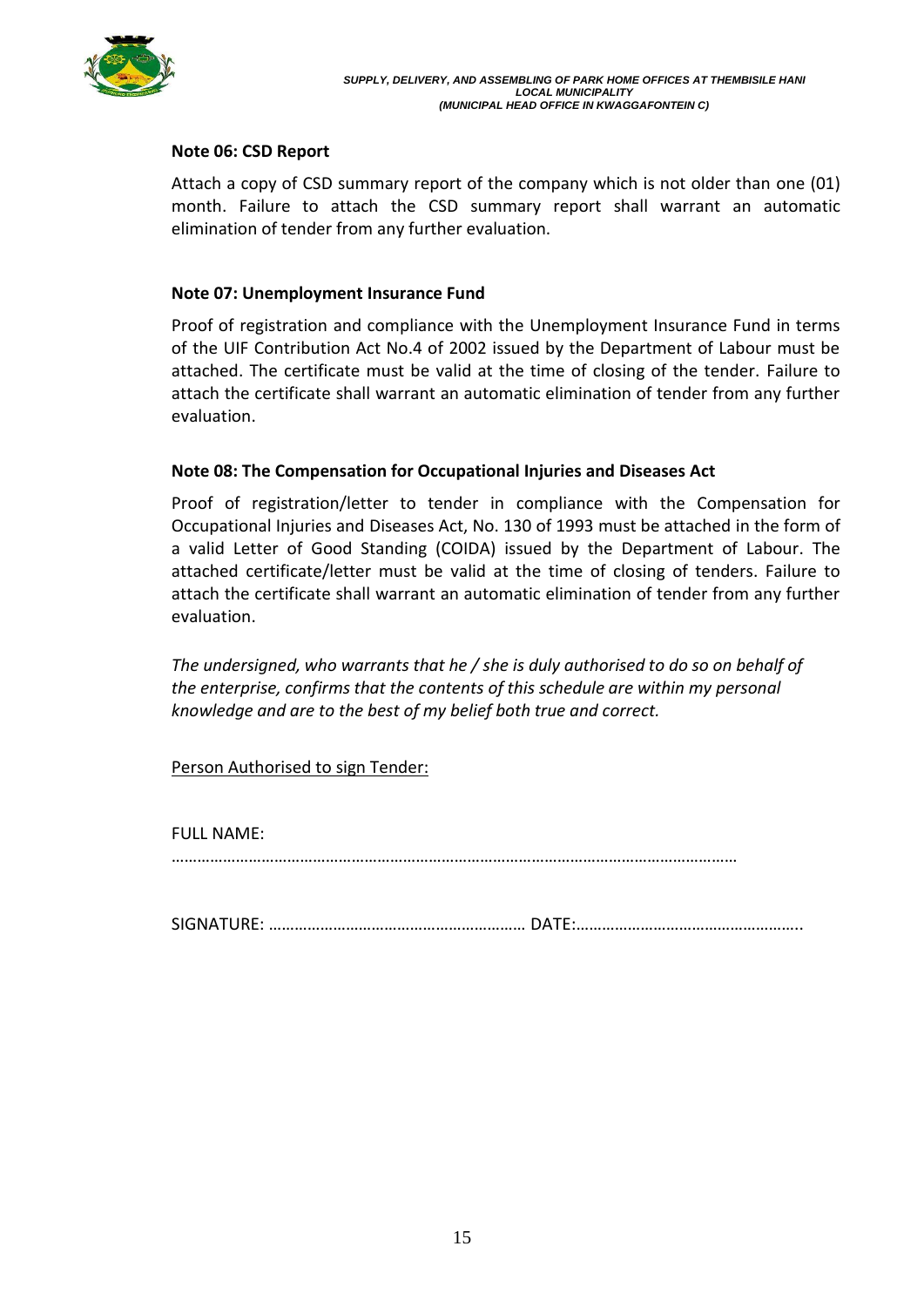

### **FORM EVALUATION SCHEDULE: PERSONNEL AND PREVIOUS RELATED WORK EXPERIENCE**

The Firm's tender responsiveness in relation to points is therefore summarized as follows:

| <b>Summary of Functionality</b>  |    |  |  |
|----------------------------------|----|--|--|
| Personnel                        | 25 |  |  |
| Previous related work experience | 10 |  |  |
| <b>Total</b>                     | 35 |  |  |

# **A firm must obtain a minimum of 25 points out of 35 points to be considered for price and B-BBEE evaluation.**

| <b>Evaluation Criteria</b> | <b>Evaluation Criteria</b>                 | <b>Maximum</b> | <b>Points</b> |
|----------------------------|--------------------------------------------|----------------|---------------|
|                            |                                            | <b>Points</b>  | Claimed       |
| Personnel                  | <b>Contracts Manager:</b>                  |                |               |
| Qualification<br>and       | Certificate in Business management or      |                |               |
| Experience                 | higher                                     |                |               |
| (Note 09)                  | With less than 2 years' experience         | 3              |               |
|                            | With 3 years' experience and above         | 5              |               |
|                            | <b>Site Agent:</b>                         |                |               |
|                            | N6 in Civil Engineering / Building Science |                |               |
|                            | With less than 2 years' experience         | 3              |               |
|                            | With 3 years' experience and above         | 5              |               |
|                            | <b>Safety Officer:</b>                     |                |               |
|                            | Certificate in OHS                         |                |               |
|                            | With less than 2 years' experience         | 3              |               |
|                            | With 3 years' experience and above         | 5              |               |
|                            | Plumbing                                   |                |               |
|                            | Certificate in Plumbing, N3 with trade     |                |               |
|                            | test and one year experience               | 3              |               |
|                            | Diploma in Plumbing with 2 years'          |                |               |
|                            | experience in plumbing                     | 5              |               |
|                            | Electrician                                |                |               |
|                            | Electrical Certificate, N3 with trade test |                |               |
|                            | and one years' experience                  | 3              |               |
|                            | Diploma in Electricity with two years'     |                |               |
|                            | experience as an electrician               | 5              |               |
|                            |                                            |                |               |
| <b>Maximum 25 points</b>   |                                            |                |               |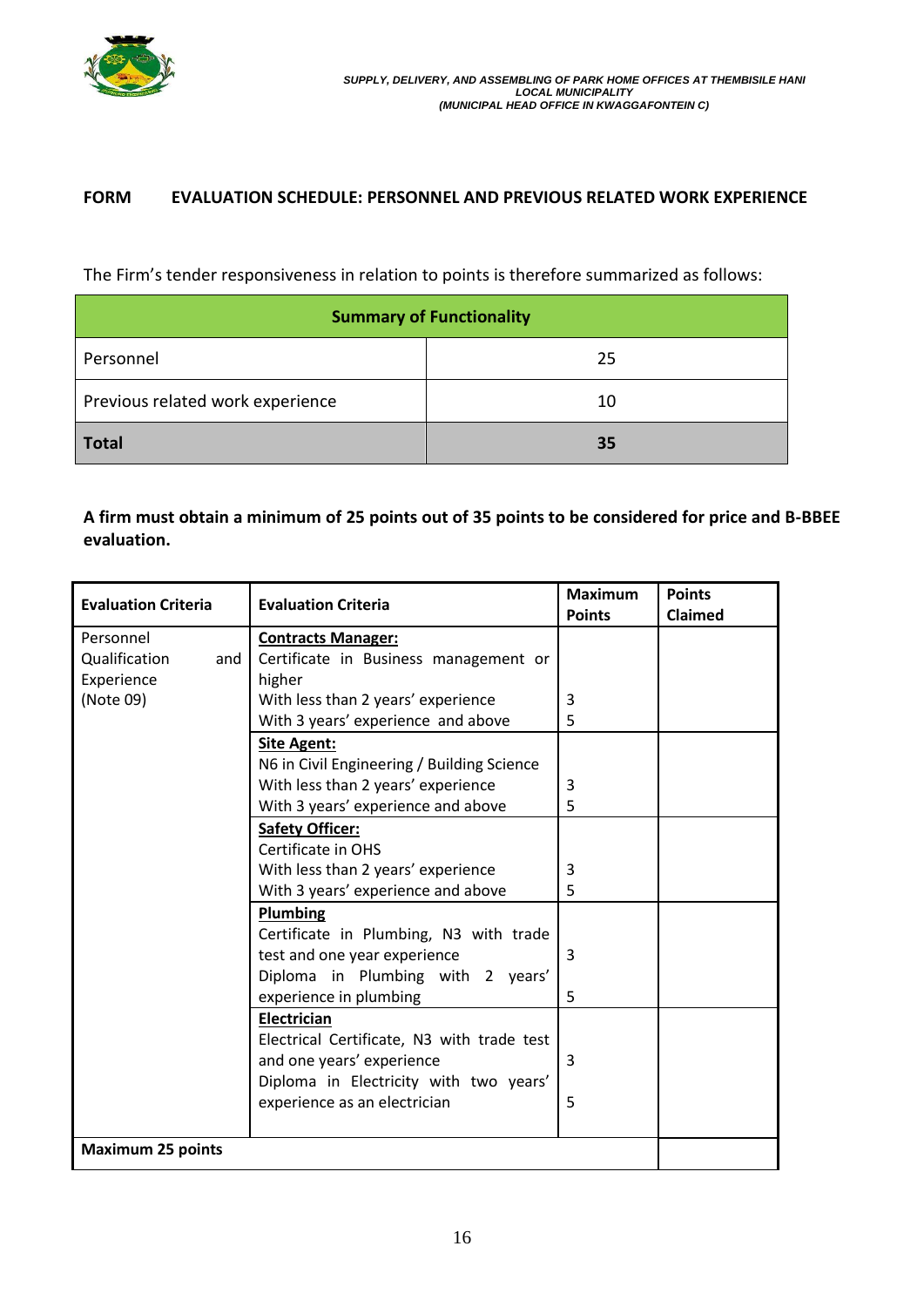

| Previous related work          | Projects of value between              |    |  |
|--------------------------------|----------------------------------------|----|--|
| completed                      | R 100 000 - R2 00 000                  | 3  |  |
| (Note 10)                      | Projects of value between R 210 000- R |    |  |
|                                | 300 000                                | 5  |  |
|                                | Projects of value between R 310 000-R  |    |  |
|                                | 500 000                                | 10 |  |
|                                |                                        |    |  |
| <b>Maximum 10 points</b>       |                                        |    |  |
| Total points claimed out of 35 |                                        |    |  |

#### **Note 09: Personnel Experience**

Proof of the above must be attached for the PSP to qualify for the points claimed.

Experience of the key staff (assigned personnel) in relation to the scope of work will be evaluated from three different points of view:

- i) General experience (total duration of professional activity), level of education and training and positions held of each key staff member / expert member.
- ii) The education, training and experience of the key staff member  $/$  experts, in the specific sector, field, subject, etc. which is directly linked to the scope of work.
- iii) The key staff members' / experts' knowledge of issues which the tenderer considers pertinent to the project e.g. local conditions, affected communities, legislation, techniques etc.

A CV of each key staff member of not more than 2 pages should be attached to this schedule. The CV should be structured under the following headings:

- 1. Personal particulars
	- Name
		- date and place of birth
	- place (s) of tertiary education and dates associated therewith
	- professional awards

#### **Note 10: Previous Related Work Completed**

Proof of the above must be attached for the PSP to qualify for the points claimed.

The experience of the tenderer as opposed to the key staff members / experts in similar projects or similar areas and conditions in relation to the scope of work will be evaluated.

Tenderers should very briefly describe their experience in this regard and attach this to this schedule. The description should be put in tabular form with the following headings: